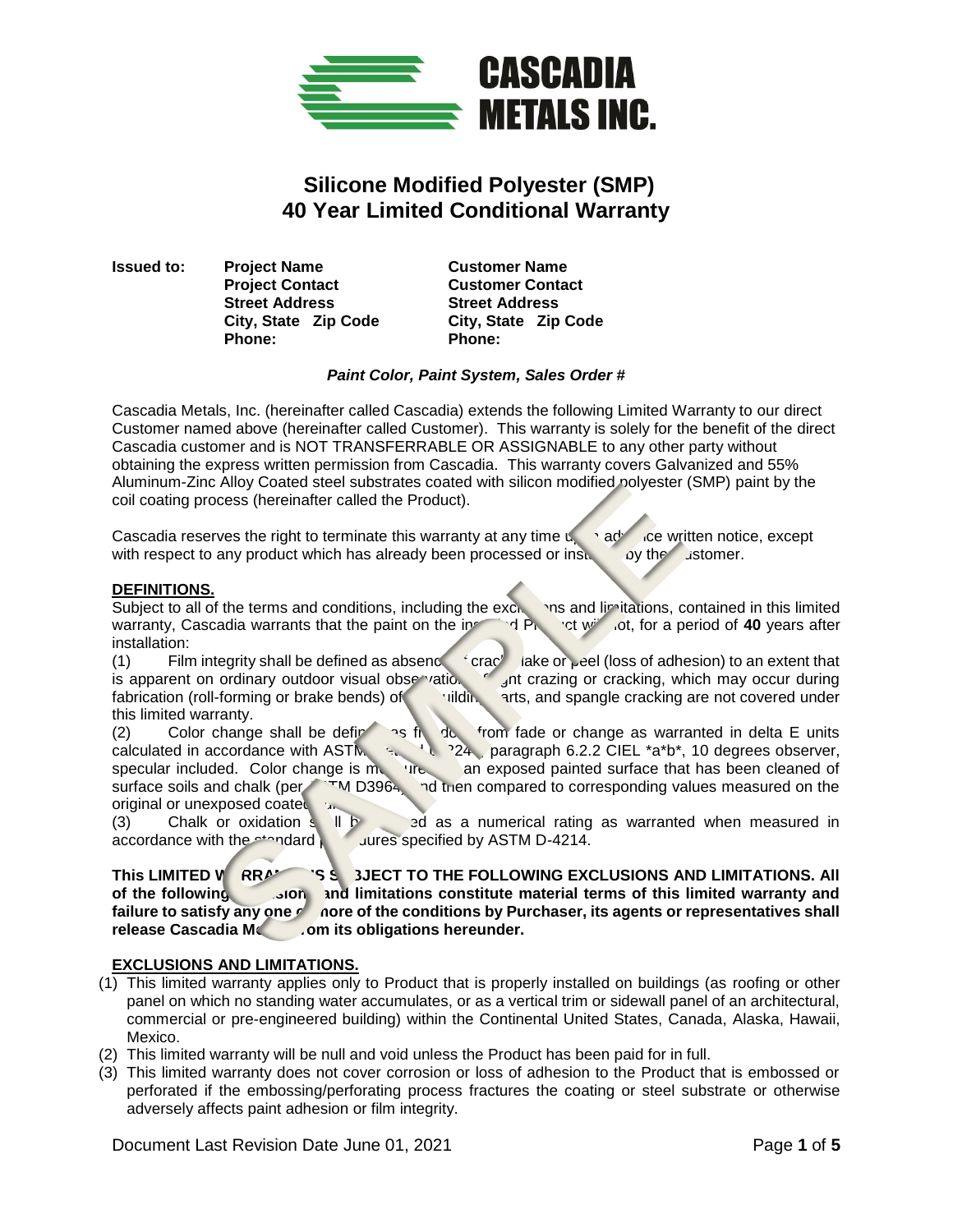

## **EXCLUSIONS AND LIMITATIONS (cont.):**

- (4) This limited warranty does not apply to exterior installations that are sheltered from rainfall or that do not provide drainage.
- (5) This limited warranty does not apply in the event of deterioration to the Product caused directly or indirectly by contact with fasteners
- (6) This limited warranty does not cover damage to Product that suffers from improper forming, fabrication, corrosion of the substrate or any other condition between the substrate and atipulat causes coating corrosion of the substrate or any other condition between the substrate and degradation or delamination.
- (7) Product that is improperly installed or maintained is not covered by this limited way not
- (8) The limited warranty does not cover Product located 30 miles or fewer from the Hawain Halema'uma'u, Pu'u O'o or any active volcano vents. Purchaser is required to conservith Cascalia Metals before any installation takes place near any active volcano vents.  $S_{\text{max}}$  maintenance recommendations for volcanic regions are available upon request.
- (9) The Product must NOT be cleaned with abrasive or chemical cleaners.
- (10) Film Integrity, Colour Fade, Chalking Rating for below Env.  $\Box$  ant of Install:

| <b>Type of Environment of Installation</b>                                                                                                                                                                                     | tegrity<br>rears) | <b>Colour Fade (Years)</b><br>$\Delta E \leq 5.0$<br><b>Wall Applications</b><br>$\Delta E \leq 7.0$<br><b>Roof Applications</b> | <b>Chalking Rating</b><br>Years<br>$\geq 8$ Rating<br><b>Wall Applications</b><br>$\geq 6$ Rating<br><b>Roof Applications</b> |
|--------------------------------------------------------------------------------------------------------------------------------------------------------------------------------------------------------------------------------|-------------------|----------------------------------------------------------------------------------------------------------------------------------|-------------------------------------------------------------------------------------------------------------------------------|
| Residential, Commercial and Sch<br><b>Buildin</b><br>used<br>for habitation, Distribution Centers, H<br>Sh.<br>ping<br>Malls, Office Buildings, Assemb<br>.ories<br><b>nd Schools</b><br>located in rural or residential areas | 40                | 30                                                                                                                               | 30                                                                                                                            |
| <b>Industrial</b> – Steel Mills, Power Generating Stations, Oil<br>Fields, Oil Refineries, Ore Mines, Chemical Plants,<br>Paper Mills, or other unusual environmental exposure                                                 |                   | No Warranty                                                                                                                      | 5                                                                                                                             |
| <b>Severe Marine</b> – Less than 1,000 feet from coastline.                                                                                                                                                                    | 10                | 10                                                                                                                               | 10                                                                                                                            |

**(11)** This limited warranty does not cover damages or conditions resulting from circumstances beyond Cascadia's control, including, without limitation, the following:

- (a) Acts of God, falling objects, explosions, or fire;
- (b) Unusual or aggressive atmospheres such as those where the Product is exposed to or contaminated with chemical fumes or salt spray;
- (c) Standing or ponding water on the Product;
- (d) Significant differences in insulation below the Product;
- (e) Failure to store or install Product in a way that allows for adequate circulation;
- (f) Condensation or other contamination or damage attributable to improper shipping, packaging, handling, processing or installation;
- (g) Failures or damage resulting from edge corrosion;
- (h) Scratching or abrading during or after installation;
- (i) Prolonged contact with vegetation, dirt or gravel;
- (j) Sustained exposure to animals or animal waste;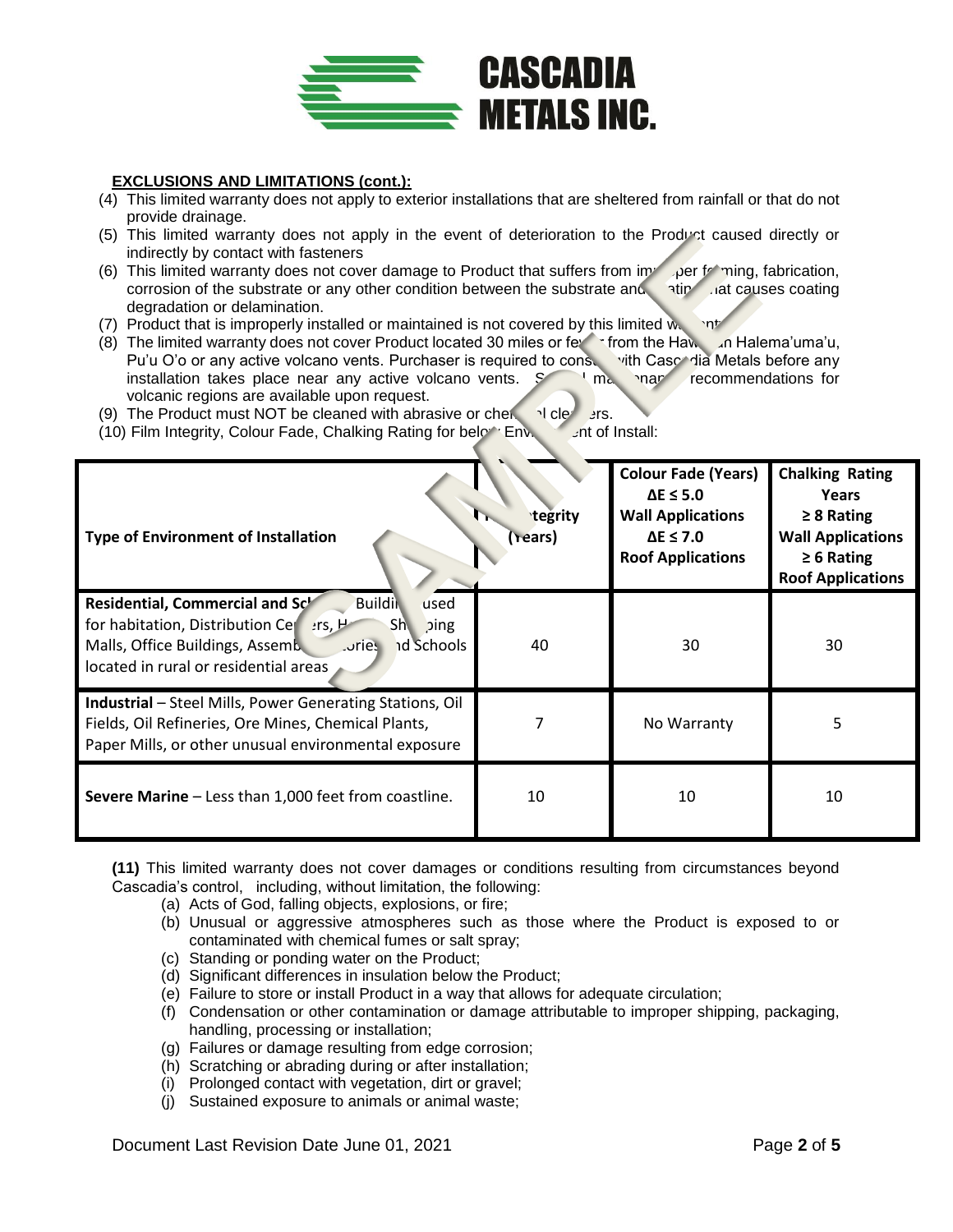

#### **EXCLUSIONS AND LIMITATIONS (cont.):**

- (k) Where the Product is in contact with, or subject to runoff from, lead, copper, CCA, ACQ, CA or other pressure treated, green, or wet lumber; fire retardant treated shakes or shingles; or wet insulation;
- (l) Mishandling of the Product, including abuse, alteration, modification, improper use or storage;
- (m) Damage from snow and/or ice removal or aggressive pressure washing; or
- (n) Damage or conditions at the point(s) where materials or items such as snow guards and solar panels are attached or adhered to the Product.

## **GENERAL TERMS AND CONDITIONS.**

This LIMITED WARRANTY IS NON-TRANSFERRABLE AND IS SUBJECT TO THE FOLLOWING EXCLUSIONS AND LIMITATIONS. The Customer's sole and exclusive remedy against Cascadia will be repair or replacement of the defective Product, or a refund the purchase price, at the sole option of Cascadia. In no event will the original applicable warranty period be extended by a warranty claim. All valid claims against this Product will be covered, not including installation, to 100% of the original cost of the product, during years one through ten; 75% of the origin solution of the product, during years eleven through fifteen; 50% of the original cost of the product, during ars sixteen through twenty; and decreasing by increments of 2.5% (per year) of the previous year's depreciated cost of the product from years twentyone through forty.

In certain instances, after the Customer has submitted a timely warranty claim, Cascadia may permit the Customer (or its designee) to recoat or replace the Product. In such a case, the Customer must submit an estimate for Cascadia's approval, which ap<sup>roduct</sup>um a submit or withheld in Cascadia's sole discretion. estimate for Cascadia's approval, which ap<sup>retion</sup> may be given or withheld in Cascadia's sole discretion. If Cascadia chooses, it may negotiate a contract direct in the recoating or replacement. If any of the recoated or replaced coated metal fails,  $\overline{q}$  Customer will make any claims against the party that did the recoating or the supplier of the replacement materials.

THIS LIMITED WARRANTY IS CASCADIA'S SOLE AND EXCLUSIVE WARRANTY REGARDING THE PRODUCT AND IS IN LIEU OF ANY OTHE AND AND AND AND THE PRODUCT AND IS IN LIEU OF ANY OTHER AND AND AND AND AND THE PRODUCT WARD IN WHETHER EXPRESS OR IMPLIED, INCLUDING ANY WARRANTY<br>PAND CULAR PURPOSE, OR ANY OTHER WARRANTY OF QUALITY.<br>ITEN WARRANTY (INCLUDING ALL IMPLIED WARRANTIES LISTED OF MERCHANTABILITY, FIT. CARPARTICULAR PURPOSE, OR ANY OTHER WARRANTY OF QUALITY. ALL WARRANTIES OTHER THAN THE THIS LIMITED WARRANTY (INCLUDING ALL IMPLIED WARRANTIES LISTED IN THE PREVIOUS SENTENCE) ARE EXPRESSLY EXCLUDED AND DISCLAIMED. TO THE EXTENT LOCAL LAW PROVIDES THAT A THOSE ARRANTIES MAY BE NOT EXCLUDED OR DISCLAIMED, THOSE WARRANTIES ARE  $\parallel$  1 DURATION TO THE SHORTER OF (i) THE DURATION OF THE EXPRESS WARRANTY PROVIDE  $\|N\mathcal{T}\|$  in the shortest duration required by Local  $\epsilon$ LAW.

IN NO CASE WILL CAS ADIA BE LIABLE TO ANY PERSON OR ENTITY FOR PROPERTY DAMAGE OR PERSONAL INJURY 1TO THICLUDING NEGLIGENCE AND STRICT LIABILITY), CONTRACT, WARRANTY, OR OTHERWISE FOR DIRECT, INDIRECT, SPECIAL, INCIDENTAL, PUNITIVE, CONSEQUENTIAL OR OTHER DAMAGES OR LOSES, INCLUDING BUT NOT LIMITED TO DAMAGE FOR LOSS OF BUSINESS PROFITS, BUSINESS INTERPRION, LOSS TO THE BUILDING OR ITS CONTENTS OR ANY OTHER LOSS, REGARDLESS OF THE CAUSL OF SUCH DAMAGE AND WHETHER OR NOT CAUSED BY OR RESULTING FROM THE NEGLIGENCE OF CASCADIA, EVEN IF CASCADIA HAS BEEN ADVISED OF THE POSSIBILITY OF SUCH DAMAGES OR LOSSES. CASCADIA'S TOTAL LIABILITY FOR ALL CLAIMS OF ANY KIND WILL NOT EXCEED THE PURCHASE PRICE PAID TO CASCADIA FOR THE PRODUCT IN QUESTION.

No representative, dealer, reseller, employee, installer or any other person is authorized to make, modify or change this limited warranty or make any other warranty, representation or promise on behalf of Cascadia with respect to the Product. No term or condition other than those stated in this limited warranty and no agreement or understanding, whether oral or written, in any way purporting to modify or change this limited warranty will be binding on Cascadia, unless made in writing and signed by the General Manager of Cascadia.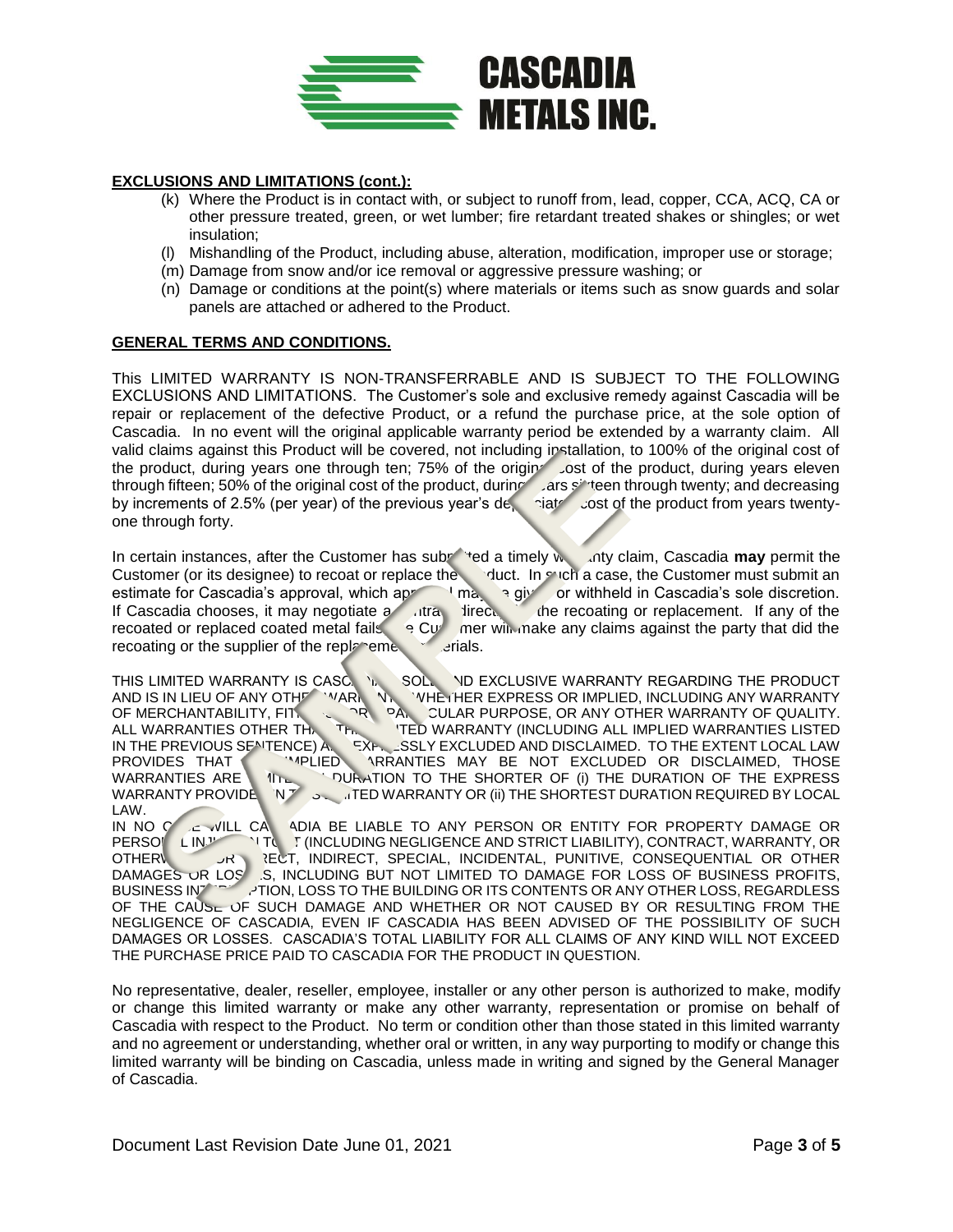

The Customer will not permit its agents, representatives, customers, distributors, applicators, or contractors to claim, represent, or imply that this limited warranty extends to or is available to anyone other than the Customer. If the Customer decides to extend its own warranty to its customers regarding the Product, it will not use Cascadia's name or trademarks and will not purport to "pass through" this limited warranty.

**NOTE**: If the Customer is uncertain whether an installation will be covered, it should notify Cascadia prior to design or implementation. Cascadia can then evaluate the installation site and building type and provide specific warranty coverage in writing before installation. All decisions regarding the existence of conditions affecting this limited warranty will be made by Cascadia and will be final and binding on all parties**.** 

#### **NOTIFICATION OF CLAIM**

The Customer must notify Cascadia in writing within 30 days after discovery of alleged condition giving rise to a claim. In making a claim, the Customer must supply documentation that the product in question was supplied by Cascadia. Cascadia and its representatives must be  $\sim$  ved an opportunity to inspect and obtain a sample of the Product. All decisions regarding the existence of conditions affecting this limited warranty will be made by Cascadia and will be final and binding on all parties. The party notifying Cascadia of any defect or claim will reimburse all of Cascadia's expenses incurred in connection with the investigation of a defect or claim if it is later determined that Cascalia is not response for the problem underlying the defect or claim. In no event will the original warranty period set for above be extended by a warranty claim.

To make a claim or obtain service under this  $\mathbf{A}$  in the  $\mathbf{A}$  warranty, the Customer must deliver the claim either personally or send by registered or certified mail, postage prepaid, return receipt requested to **Cascadia Metals Inc., Attention: Quality Assurance, P.C. Box 1276, Longview, WA 98632.** 

# **EFFECTIVE DATE**

This limited warranty applies on  $\sigma$  Product purchased and installed after **June 1, 2021.** 

#### **TERMINATION**

Cascadia may terminate  $\frac{1}{2}$  modify this limited warranty at any time upon thirty (30) days advance written notice, except with respect to any Product that has already been shipped to the Customer.

#### **DISPUTE RESOLUTION AND CHOICE OF LAW**

This limited warranty will be interpreted exclusively under the laws of the State of Washington, without regard to any conflict or choice of law principles.